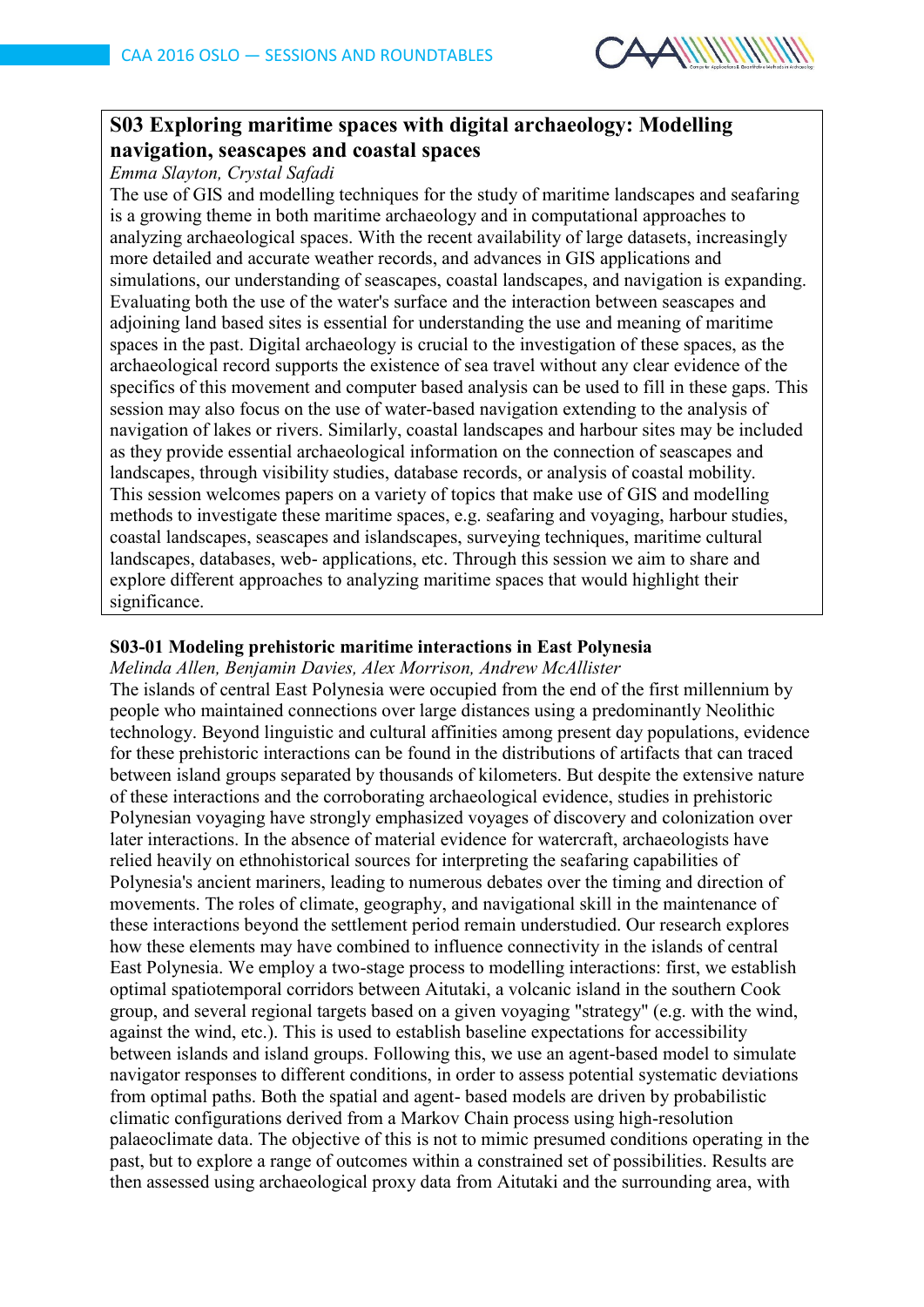

the aim of determining likely candidate models for the position of Aitutaki within the greater interaction sphere of central East Polynesia.

### **S03-02 Reconstructing and modelling the Stone Age landscape in Southeastern Norway** *Gjermund Steinskog*

During 2000-2015 the Museum of Cultural History carried out several large-scale excavation projects, instigated by major infrastructure projects. Combined, these projects have excavated c. 100 Stone Age sites. Of importance are also surveyed, but unexcavated sites which are registered in Askeladden, the Directorate for Cultural Heritage´s national database of archaeological sites.

The region of Southeastern Norway is one of the few places in the world that has experienced continual coastal uplift since the end of the last Ice Age. Today, the Stone Age sites are situated at different heights within the landscape, from 20 to 150 meters above the present sea level. The sites are commonly located in remote hilly and woody inland areas, but when the sites were in use, they were situated close to the contemporary shoreline, in a landscape composed of large fjords and islands.

When working with Stone Age archaeology in Southeastern Norway, it is necessary to have tools for interpretation and reconstruction of the prehistoric coastal landscape, both on a local and regional scale. As such, GIS-based landscape models are essential tools for archaeological interpretations of these sites. This presentation will focus on how to use the different types of elevation data available from the Norwegian Mapping Authority, how to make palaeo-maps and different GIS-based models of the Stone Age coastal landscape, and finally demonstrate how this is integrated into the archaeologists work with the sites.

#### **S03-03 Uncovering routes to Grenada: Exploring possible routes between mainland South America and the Southern Lesser Antilles**

Emma Slayton, Jan Christoph Athenstädt, Jan Hildenbrand

Archaeologists have been attempting to uncover past sea routes through computer analysis since the early 1990s. Though the trend did not carry over into the Caribbean sphere until the turn of the century, many of the themes that had been established by the study of seafaring in the Pacific were applied to this region as well. One of these themes is the focus on the colonization of islands by early seafarers. While it is important to focus on initial connections, those voyages were only one way in which the sea was crossed by early seafarers. Reciprocal voyaging, or the process through which communities kept in contact over time through the act of canoeing, is equally as important, as it allows us to evaluate ongoing interactions that we see reflected in archaeological assemblages throughout the Caribbean. The interruption or adaption of these established reciprocal networks take are also of interest to archaeologists, to determine the affect Europeans on local social rhythms. From the time Grenada was first sighted by Columbus in 1498, the structure of social networks in Antilles had already begun to change due to the influx of new peoples, new technology, and new materials. To determine the effects on the relationship between mainland South America, in particular Guyana and Venezuela, and the Southern islands of the Lesser Antilles, in particular Grenada, pathways will be modelled to determine the ease of movement between these areas. This paper proposes to test links between sites using a new method of calculating isochrones taking into account both current and wind data. Through the use of this method, we will try to evaluate the effect of seasonal fluctuations on the model from a new perspective. Through this case study we hope to establish the benefits of using a directed ischrone method to understand and explore sea based pathways and uncovering the layout of past links between inter- island and intermainland communities.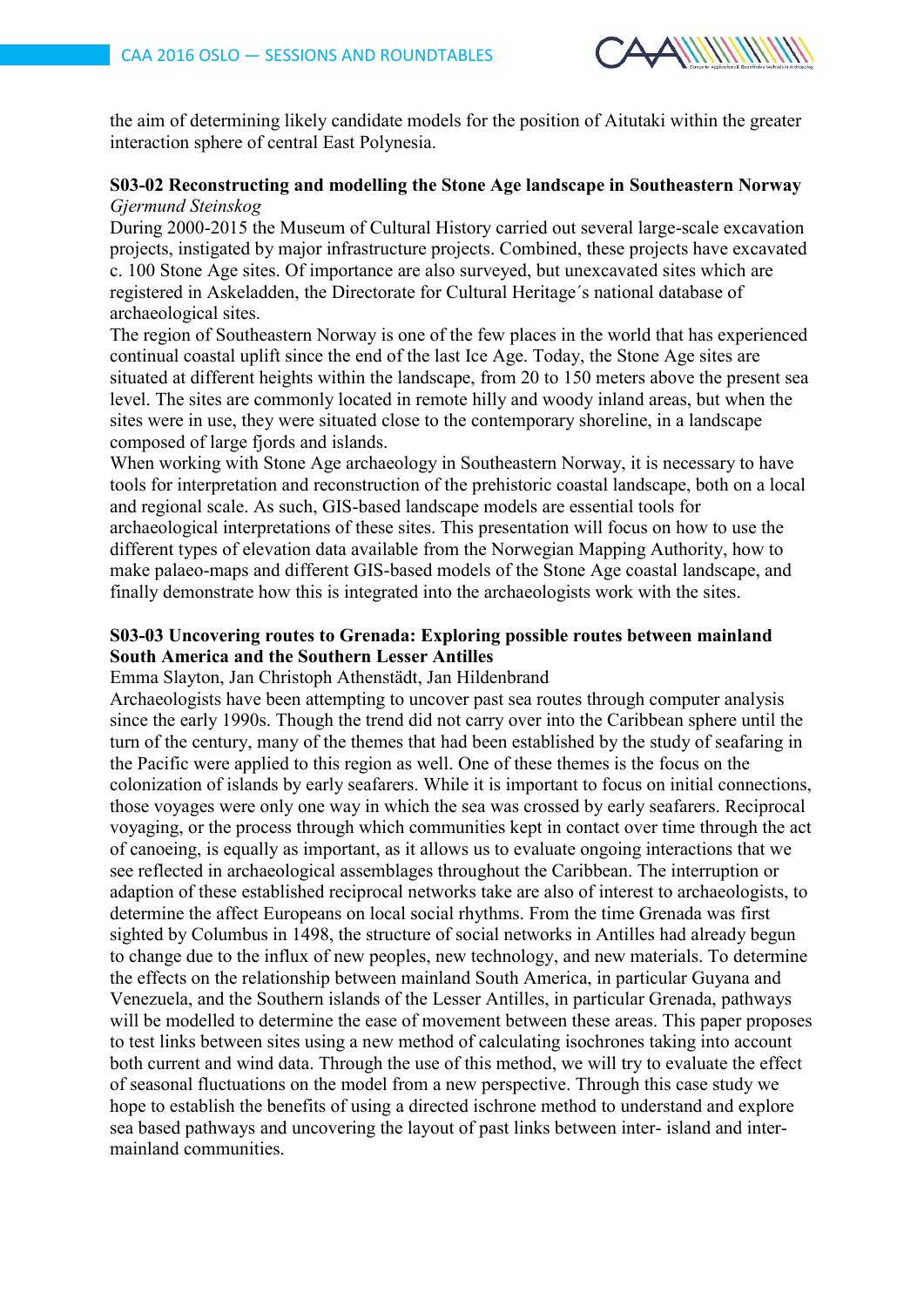

# **S03-04 Looking for the lost harbor. Role of non-invasive archaeological methods in the reconstruction of the seascape of an ancient city Paphos**

*Paweł Ćwiąkała, Kasper Jan Hanus, Karolina Matwij, Wojciech Matwij, Łukasz Miszk, Wojciech Ostrowski*

Paphos, Hellenistic-Roman capital of Cyprus, was one of the most important trade centers in the East Mediterranean. Until recently, it was believed that only a singular harbor was located in Paphos in the east-south part of the city, the same place where the modern haven is now situated. When research on the Agora of the city has begun, the hypothesis about existence of the another harbor was formulated. It was primarily based on the analysis of the spatial organization of the city. Investigation of the layout of the city walls and gates gave assumptions that such hypothesis could be positively verified. The broad spectrum of noninvasive methods was implemented for reconstruction of the seascape of north-west part of the city where the harbor was expected to be found. At first, geoarchaelogical research has proved that terrain behind the north-west wall had been silted by geologic material transported by Koskinas river after deforestation of the Troodos Mountains during the ancient times. It explains why there are no visible remains of the ancient harbor infrastructure. As the next step aerial prospection was conducted. The orthophotoplan and DTM of the Nea Paphos Archaeological Park was created using UAV. Obtained data were post-processed using Agisoft software. DTM allowed to register remains of the dock or shipyard outside the wall. 3D model of the research area was also created using TLS. The model was used to simulate sea level in ancient era which was two and a half meters higher than presently. All data gave a strong proves to confirm existing of the harbor in the north-west part of Paphos and allowed to reconstruct seascape of this part of the city. To final confirm these arrangements geophysical and archaeological research will be also conducted. In this paper, the role of integrated approach in extension of the range of digital tools for modelling and reconstruction of the past seascapes will be shown.

#### **S03-05 Simulating Pre-Hispanic canoe navigation in Lake Cocibolca, Nicaragua** *Adam Kevin Benfer*

While the earliest computational method for modeling prehistoric human movement was developed during the late 1960s to simulate maritime voyages, other navigable bodies of water (e.g., lakes and rivers) have received very little attention in computational archaeology. Just as with the sea, the archaeological record supports the existence of travel on inland water bodies often without clear evidence of the specifics of this movement. Since the same environmental variables of surface current and wind patterns and cultural variables of navigator skill, vessel shape, and propulsion method are crucial to all aquatic travel simulations, the computational methods that were developed for simulating voyages in the open sea can be modified for lacustrine environments. As a case study, I focus on the largest lake in Central America, Nicaragua's Lake Cocibolca, which covers an area of about 8,264 square kilometers, but remains surprisingly shallow, with an average depth of 12.5 meters. Because the lake is subject to persistent, strong northeasterly winds, some archaeologists have claimed that pre-Hispanic navigation was infrequent due to rough waters. However, archaeological studies in the Lake Cocibolca region have documented an abundance of ceramics and worked stone that the past inhabitants produced and traded widely during the later pre-Hispanic periods (AD 300- 1550). This lake also features two large volcanic islands and hundreds of small islands, most of which contain archaeological sites with petroglyphs, monumental statuary, and mound architecture. Combined with the ethnohistoric record, it is clear that the pre-Hispanic inhabitants of the Lake Cocibolca region regularly navigated these waters using paddle-propelled dugout canoes. Computer- based voyage simulations in this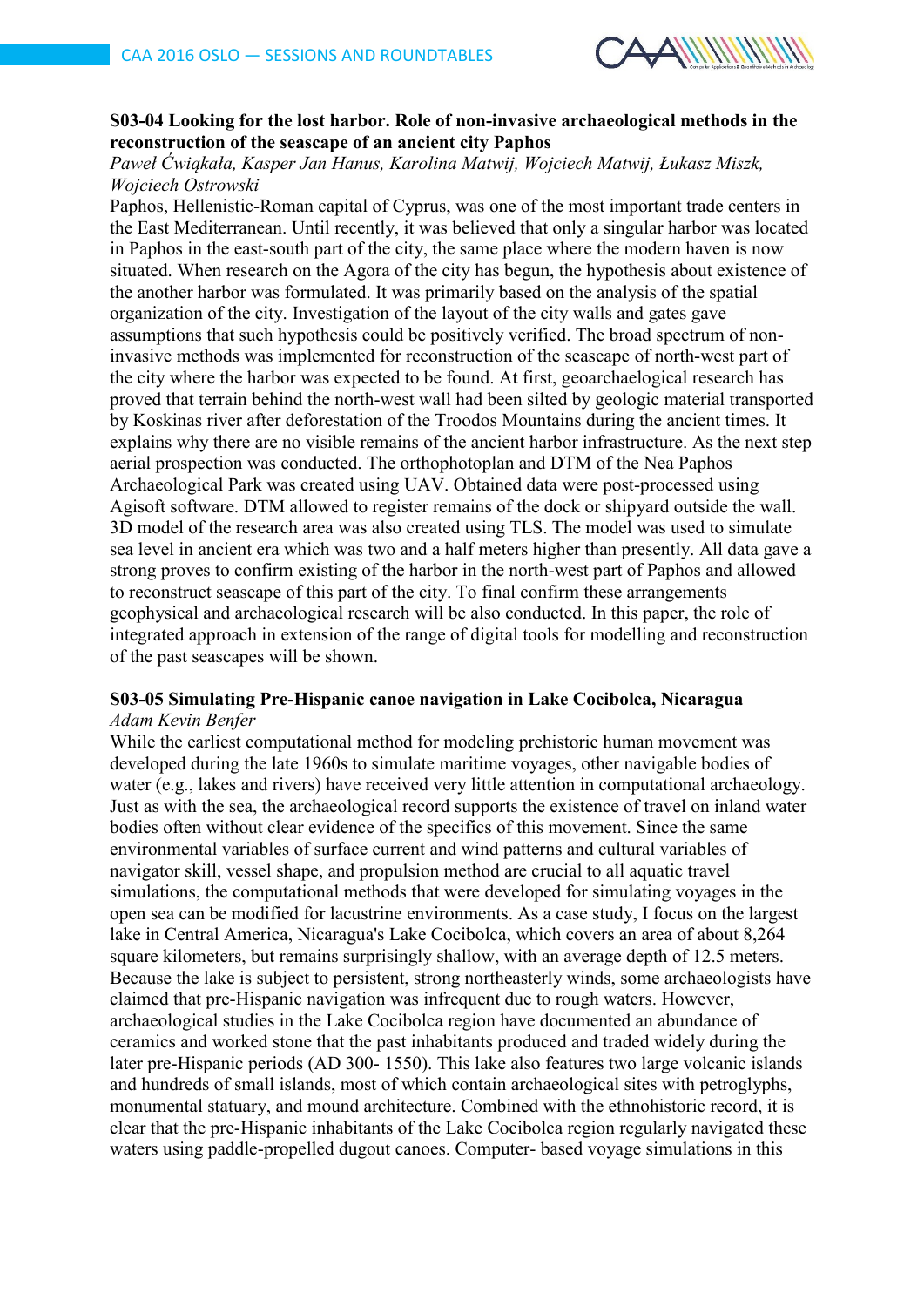

windy lacustrine environment reveal the actual navigability of Lake Cocibolca during the later pre-Hispanic periods.

#### **S03-06 Evocative virtual exploration of underwater sites: Issues and approaches**

*Manuela Ritondale, Gaia Pavoni, Roberto Scopigno, Marco Callieri, Matteo Dellepiane* The preservation in-situ and the use of non-intrusive technologies are prior principles in the UNESCO Convention on the Protection of the Underwater Cultural Heritage of 2001, thus introducing new challenges for the management of the underwater sites. The latter include the need to reach a high quality level in the documentation using remote sensing techniques and the need to protect the sites although ensuring their full accessibility. Digital technologies have provided several solutions for the documentation, the visualization, the monitoring and the predictive analysis of CH sites. Nonetheless, a real time effective visualization of an underwater scene is much more complex than the navigation on the ground, due to the presence of all the light effects introduced by water as a transmission medium (absorption, turbidity, caustics, scattering...). The aforementioned technical constraints might affect the perception of the public. This work aims to summarize the main issues and directions for an effective (not necessarily naturalistic) virtual exploration of underwater sites, and to propose further options for a successful storytelling. In order to reach the goal, a number of aspects must be redesigned, thus taking also into account two different pivotal concepts which imply rather different approaches and solutions: that of immateriality and that of intangibility. Which kind of intangible relations are hidden behind archaeological objects? How can we display them? Is it possible to enable a material experience through virtual technologies? We try to face these issues and to propose solutions on a case-study related to a deep-water site.

#### **S03-07 A space and time analysis of the Early Bronze Age Levantine Littoral** *Crystal Safadi*

Maritime spaces are endowed with a set of natural characteristics acting upon and beneath the water surface. They foster a home for the movement of winds, of water, of ships, and of people. Movement through these spaces is a function of a complex system of interaction between humans, the environment, and humans' perception of the environment. Yet Maritime spaces are not present in isolation or within demarcations. In fact, land and sea seamlessly merge shaping waterfronts and shores marked by human activities. The importance of these coastlines and their imbued heritage, is well paramount in maritime cultural landscapes studies. They form a substantial heritage record, a place of archaeological signature, and specialization. However, though our knowledge of maritime spaces is growing, much of their potential and affordances remain concealed. Through reconstructing, testing, and analysing, experimentally or digitally, we can reach a step closer to lived maritime spaces. The Early Bronze Age (EBA) in the Levant is recognised for marking the first urban period in the southern Levant, and the 'second urban revolution' in the northern Levant. It is characterised by significant changes, primarily a shift from village-like communities towards an urban mode of life. The Levantine littoral, particularly in the north, is known to have played a major role during the mid-third millennium, when maritime connections mainly with Egypt became vital. This has been considered one of the instigators of urban development. However, numerous hypotheses have attempted to explain the rise of social complexity and urbanism, yet most of these failed to consider the totality of the space over which change is occurring, and appraise the Levantine littoral in its full potentiality, as a seamless space of sea and land. This paper aims to study and analyse the littoral Levant during the EBA as a space of affordances, accessibility, and connectivity. It builds on a time-space analysis of traveling by sea and by land, and attempts to move beyond the representation of space towards spaces of representations which incorporates at its foundation social activities.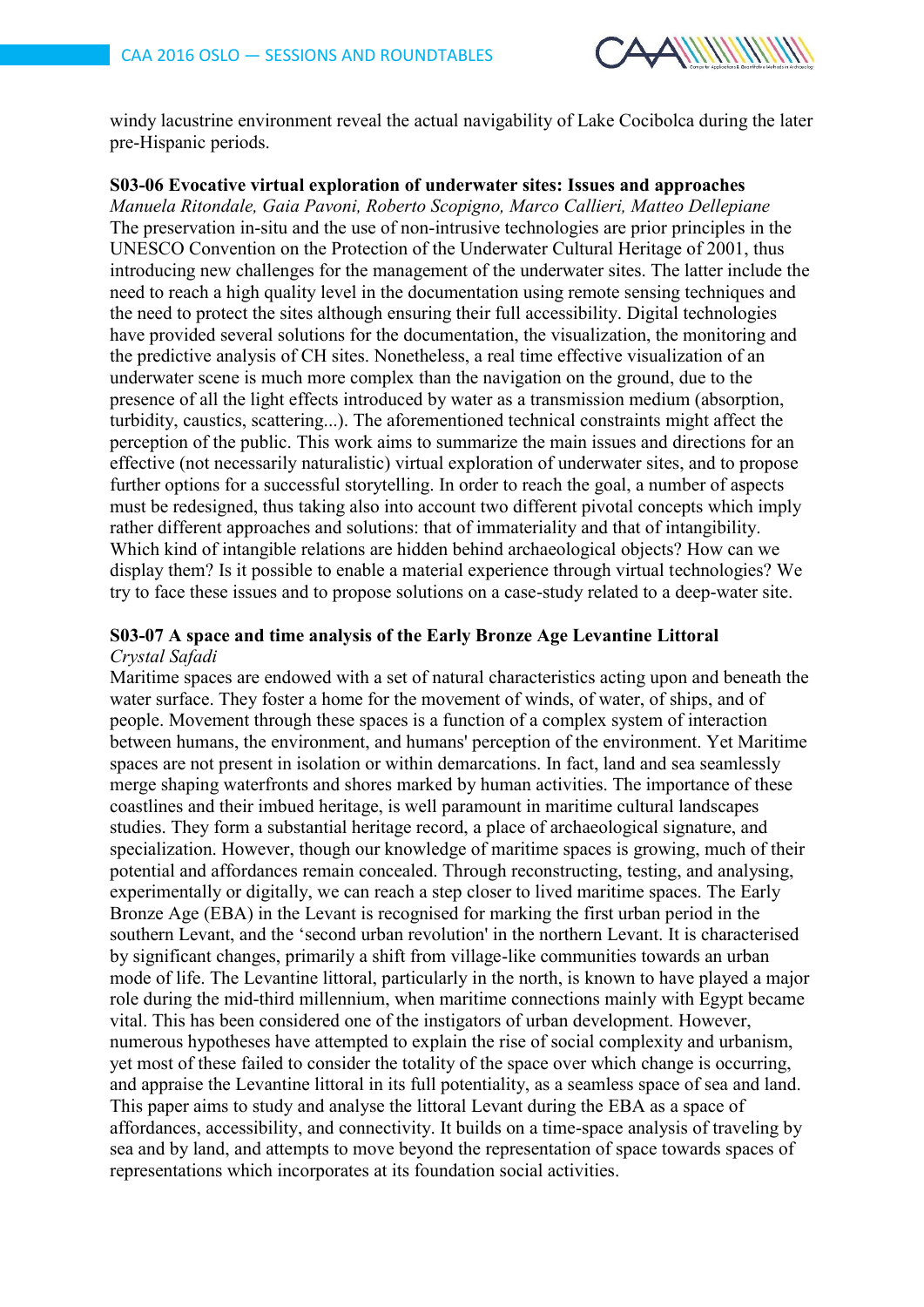

#### POSTER ∙∙∙∙∙∙∙∙∙∙∙∙∙∙∙∙∙∙∙∙∙∙∙∙∙∙∙∙∙∙∙∙∙∙∙∙∙∙∙∙∙∙∙∙∙∙∙∙∙∙∙∙∙∙∙∙∙∙∙∙∙∙∙∙∙∙∙∙∙∙∙∙∙∙∙∙∙∙∙∙∙∙∙∙∙∙∙∙∙∙∙∙∙∙∙∙∙∙∙∙∙∙∙∙∙∙∙∙∙∙∙∙∙∙∙∙∙∙∙∙∙∙∙∙∙∙∙∙∙∙∙∙∙∙∙∙∙

## **S03-P1 Changing coasts, changing worlds. A preliminary approach to the evolution of Cancelledcoastal landscapes at the Asón river basin (Cantabria, northern Spain) during the Pleistocene─Holocene transition**

*Alejandro García-Moreno, Manuel R. González-Morales, Igor Gutiérrez-Zugasti, Alejandro Cearreta, David Cuenca-Solana*

The Late Pleistocene - Early Holocene transition changed the climate more profoundly than at any time in human history. This change was especially evident at coastal areas, due to a significant sea level rise. The influence of that environmental change on human societies has been largely addressed from an economic point of view, mainly related to changes in the availability of resources. However, little attention has been paid to how these changes transformed the landscape. By modelling changes in the landscape we can evaluate not only how coastal and maritime resources availability changed during the Pleistocene-Holocene transition, but also how the landscape evolved, due to the appearance of coastal environments such as marshes, estuaries, etc. In this paper, we present a case study from the As  $\vdash$  | n river mouth, in the Cantabrian coast (northern Iberia). Using GIS modelling, we analyse the evolution of this coastal area. Sea level rise was reconstruct, leading to the definition of past shorelines and coastal topography, while tree vegetation predictive models allow for the reconstruction of coastal forests. Modelling these two elements allows approaching the evolution of coastal landscapes during the Early Holocene, mainly by changes in coastal topography, the appearance and disappearance of coastal features (islands, bays, etc.), and the development of coastal environments, notably salt marshes and killing zones. The reconstruction of coastal landscapes is key to approach the historical dynamics of Late Palaeolithic - Early Mesolithic coastal hunter-gatherer societies, and allows for a better understanding on how environmental changes related to economic, social and cultural transformations.

## **S03-P2 Exploitation of prevailing winds and currents by the earliest known seafarers, reaching and colonizing Australasia c 50 000 years ago**

*Eveline Kiki Kuijjer, Rosemary Helen Farr, Robert Marsh, Ivan David Haigh, Erik van Sebille*

Long-distance maritime migration can be seen as early as  $60 - \frac{1}{50}0.000$  years ago, with the movement of Anatomically Modern Humans from the Sunda basin (southeast Asia) to Sahul (Australasia). The archaeological record of early settlement is limited, but evidence suggests short crossings from southeast Asia to Papua New Guinea and northern Australia at a time when sea levels reached c.60 - 80 m lower than today.

The effects of the maritime environment and ocean drift on early seafaring is addressed with computer models and novel drift calculations. To demonstrate this method, a particle-tracking algorithm is used with high-resolution ocean model current data, to explore modern-day ocean drift between southeast Asia and Australia. The tracking algorithm is progressively developed to account for the "windage" effects of prevailing winds on a drifting body, such as a raft. Large ensembles of simulated drifts are thus calculated and further analysed to determine the most probable timescale and trajectory of drift between coastal departure and arrival points in present-day circumstances, and these will be assessed against observations of drifting buoy trajectories. The approach will ultimately be applied to ocean currents in simulations for the time-slices during the period of early migration.